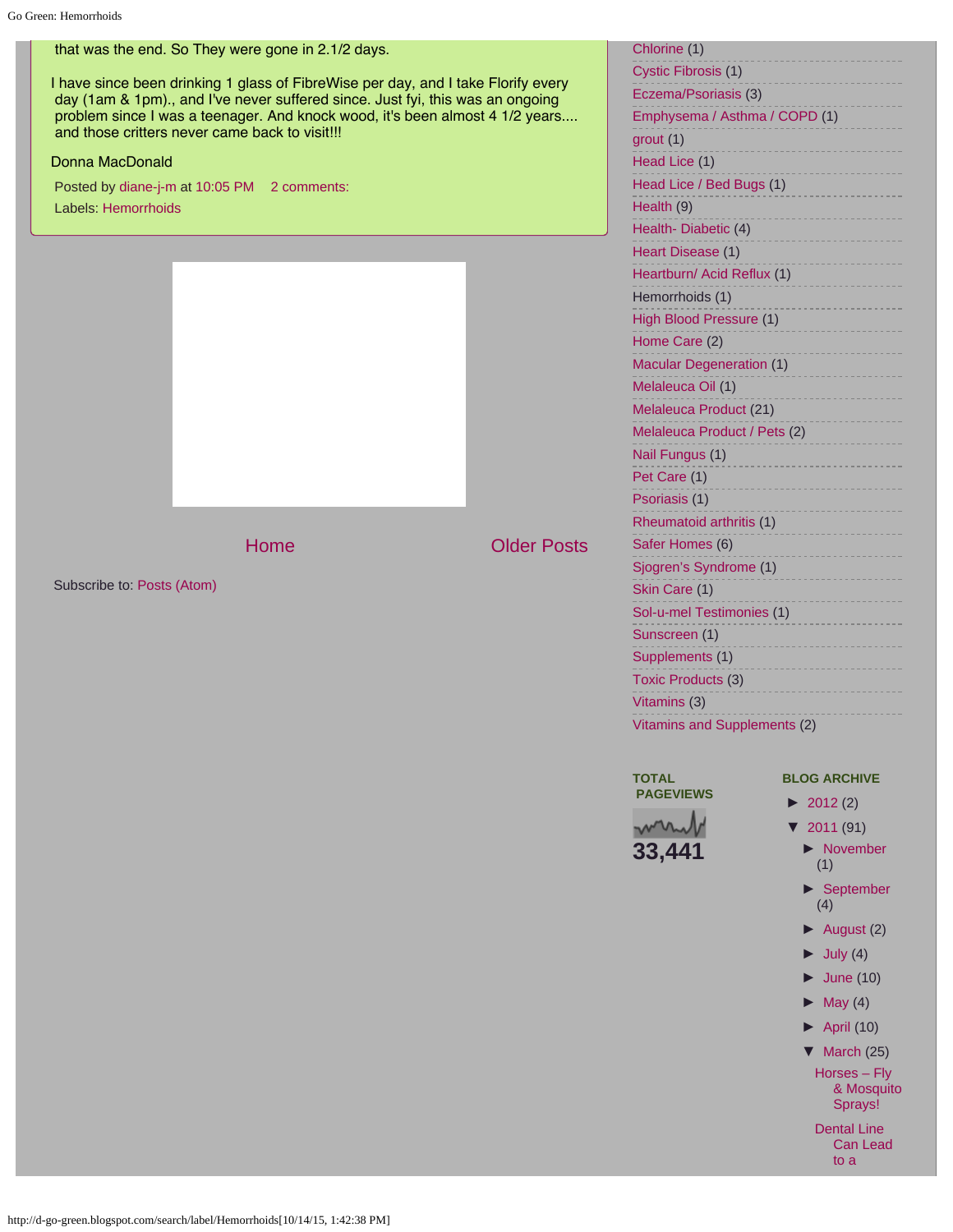#### **Healthy Heart**

[Large Open](http://d-go-green.blogspot.com/2011/03/large-open-wound.html) **Wound** 

[Eczema and](http://d-go-green.blogspot.com/2011/03/eczema-and-psoriasis-follow-up.html)  [Psoriasis](http://d-go-green.blogspot.com/2011/03/eczema-and-psoriasis-follow-up.html)  [follow-up](http://d-go-green.blogspot.com/2011/03/eczema-and-psoriasis-follow-up.html)

[ECZEMA/PS](http://d-go-green.blogspot.com/2011/03/eczemapsoriasis-many-renew-success.html) [ORIASIS -](http://d-go-green.blogspot.com/2011/03/eczemapsoriasis-many-renew-success.html)

> [many](http://d-go-green.blogspot.com/2011/03/eczemapsoriasis-many-renew-success.html)  [Renew](http://d-go-green.blogspot.com/2011/03/eczemapsoriasis-many-renew-success.html)  [success](http://d-go-green.blogspot.com/2011/03/eczemapsoriasis-many-renew-success.html)  [stories!](http://d-go-green.blogspot.com/2011/03/eczemapsoriasis-many-renew-success.html)

# [Nail Fungus](http://d-go-green.blogspot.com/2011/03/nail-fungus.html)

**[SoluMel](http://d-go-green.blogspot.com/2011/03/solumel-testimonies-pets-nail-polish.html) Testimonie** [s- Pet's &](http://d-go-green.blogspot.com/2011/03/solumel-testimonies-pets-nail-polish.html)  [Nail Polish](http://d-go-green.blogspot.com/2011/03/solumel-testimonies-pets-nail-polish.html)

[Melalueca on](http://d-go-green.blogspot.com/2011/03/melalueca-on-cats-and-dogs.html)  [Cats and](http://d-go-green.blogspot.com/2011/03/melalueca-on-cats-and-dogs.html)  [Dogs](http://d-go-green.blogspot.com/2011/03/melalueca-on-cats-and-dogs.html)

[Great Lawn &](http://d-go-green.blogspot.com/2011/03/great-lawn-garden-tips.html)  [Garden](http://d-go-green.blogspot.com/2011/03/great-lawn-garden-tips.html) **Tips** 

[Prenatal](http://d-go-green.blogspot.com/2011/03/prenatal-omega-helps-wosteoporosis.html)  [Omega -](http://d-go-green.blogspot.com/2011/03/prenatal-omega-helps-wosteoporosis.html) **Helps**  [w/Osteopo](http://d-go-green.blogspot.com/2011/03/prenatal-omega-helps-wosteoporosis.html) [rosis](http://d-go-green.blogspot.com/2011/03/prenatal-omega-helps-wosteoporosis.html)

[Melaleuca](http://d-go-green.blogspot.com/2011/03/melaleuca-used-on-mission-trip-to.html)  [used on](http://d-go-green.blogspot.com/2011/03/melaleuca-used-on-mission-trip-to.html)  [Mission](http://d-go-green.blogspot.com/2011/03/melaleuca-used-on-mission-trip-to.html)

 [Trip to](http://d-go-green.blogspot.com/2011/03/melaleuca-used-on-mission-trip-to.html) **Africa** [ProBiotics &](http://d-go-green.blogspot.com/2011/03/probiotics-your-immune-system.html)

 [Your](http://d-go-green.blogspot.com/2011/03/probiotics-your-immune-system.html)  [Immune](http://d-go-green.blogspot.com/2011/03/probiotics-your-immune-system.html) **System** 

[Gum Disease](http://d-go-green.blogspot.com/2011/03/gum-disease-and-pancreatic-cancer.html)  [and](http://d-go-green.blogspot.com/2011/03/gum-disease-and-pancreatic-cancer.html)  [Pancreatic](http://d-go-green.blogspot.com/2011/03/gum-disease-and-pancreatic-cancer.html) **Cancer** 

[Sjogren's](http://d-go-green.blogspot.com/2011/03/sjogrens-syndrome.html)  [Syndrome](http://d-go-green.blogspot.com/2011/03/sjogrens-syndrome.html)

[Cancer-](http://d-go-green.blogspot.com/2011/03/cancer-causing-chemicals-childrens-bath.html)**[Causing](http://d-go-green.blogspot.com/2011/03/cancer-causing-chemicals-childrens-bath.html) Chemicals** 

> [-](http://d-go-green.blogspot.com/2011/03/cancer-causing-chemicals-childrens-bath.html)  [Children's](http://d-go-green.blogspot.com/2011/03/cancer-causing-chemicals-childrens-bath.html)  [Bath](http://d-go-green.blogspot.com/2011/03/cancer-causing-chemicals-childrens-bath.html)  [Product...](http://d-go-green.blogspot.com/2011/03/cancer-causing-chemicals-childrens-bath.html)

[Resveratrol](http://d-go-green.blogspot.com/2011/03/resveratrol-cancer-prevention.html)   [cancer](http://d-go-green.blogspot.com/2011/03/resveratrol-cancer-prevention.html)  [prevention!](http://d-go-green.blogspot.com/2011/03/resveratrol-cancer-prevention.html)

[Dangers of](http://d-go-green.blogspot.com/2011/03/dangers-of-eraser-sponges.html)  [Eraser](http://d-go-green.blogspot.com/2011/03/dangers-of-eraser-sponges.html)  [Sponges](http://d-go-green.blogspot.com/2011/03/dangers-of-eraser-sponges.html)

[Drug Safety](http://d-go-green.blogspot.com/2011/03/drug-safety.html)

[Diabetes &](http://d-go-green.blogspot.com/2011/03/diabetes-environmental-chemicals.html)  [Environme](http://d-go-green.blogspot.com/2011/03/diabetes-environmental-chemicals.html) [ntal](http://d-go-green.blogspot.com/2011/03/diabetes-environmental-chemicals.html) **Chemicals**